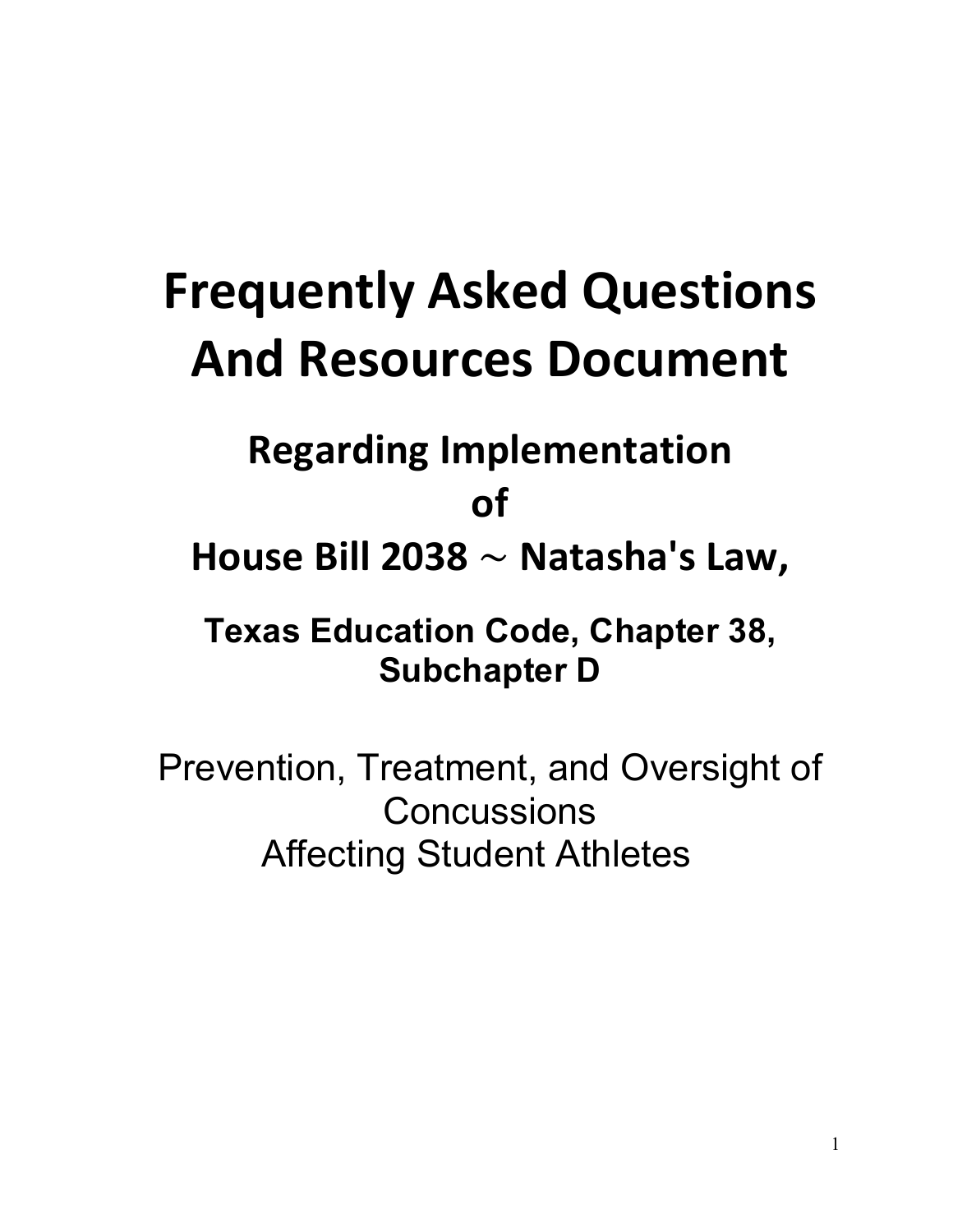## **Acknowledgement**

State Representative Four Price, author of the H.B. 2038, and Senator Bob Deuell, the sponsor of H.B. 2038, express their gratitude to the following organizations for the tremendous collaborative spirit and amount of time collectively devoted to this document – crafting the Frequently Asked Questions through a number of stakeholder meetings and for providing the list of Resources: The University Interscholastic League, the Texas High School Coaches Association, the Texas Girls Coaches Association, the Texas Charter Schools Association, Texas Association of School Administrators, the Texas Association of School Boards, the Texas Medical Association, and the Texas State Athletic Trainers Association.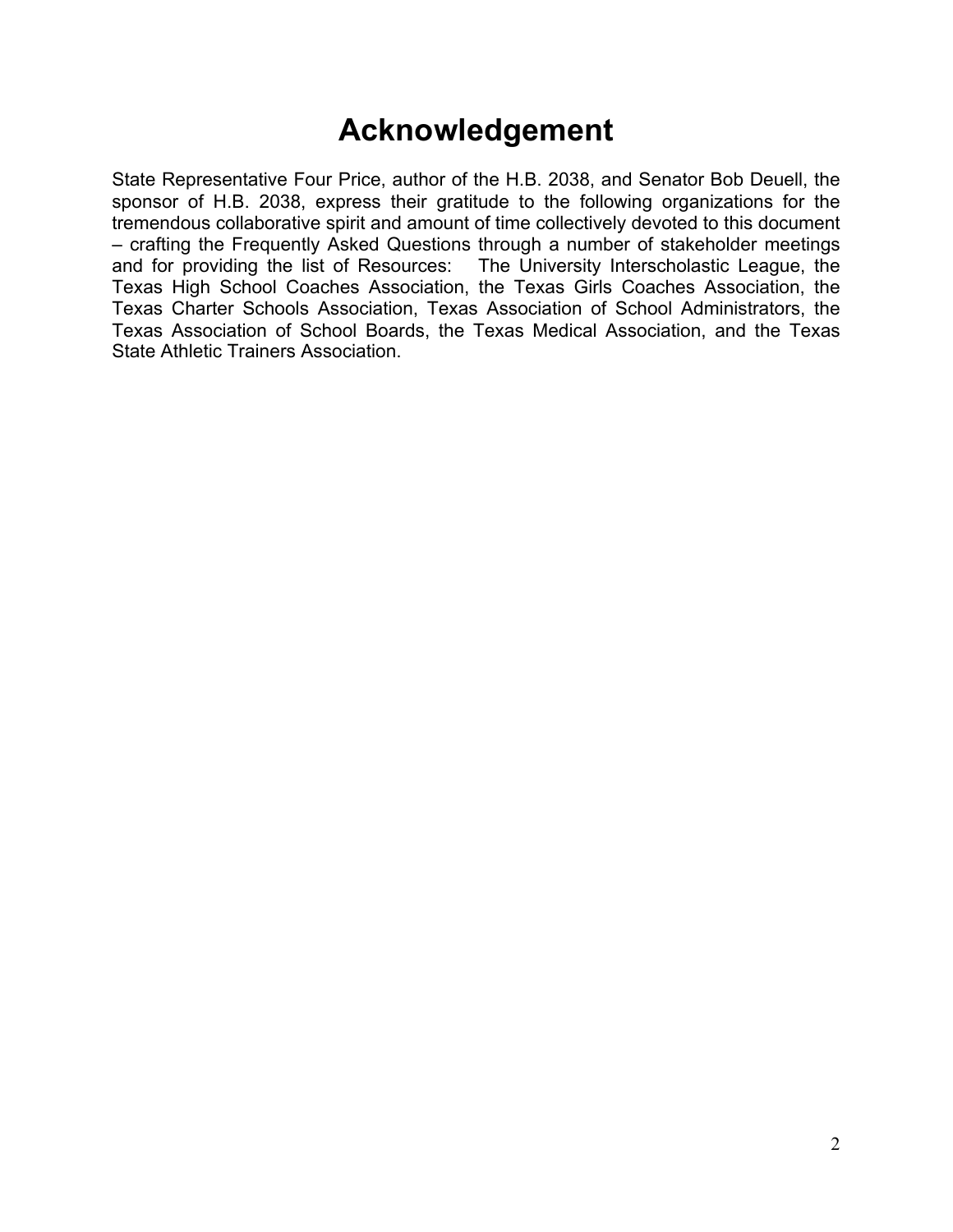## **Frequently Asked Questions And Resources Document Regarding Implementation of H.B. 2038, Natasha's Law, Texas Education Code, Chapter 38, Subchapter D, Prevention, Treatment, and Oversight of Concussions Affecting Student Athletes**

#### **1. What schools are required to comply with the new law?**

The new law applies to an interscholastic athletic activity, including practice and competition, sponsored or sanctioned by: (1) a school district, including a home-rule district, or a public school, including any school for which a charter has been granted under Chapter 12; or (2) the University Interscholastic League (hereinafter referenced as UIL).

#### **2. Does the law require each school district and each charter school, mentioned above, to have a Concussion Oversight Team (COT)?**

Yes. Each school district and each charter school must establish its own Concussion Oversight Team (COT).

**Note**: Neither the UIL's Medical Advisory Committee nor any association's committee involved with subject matter of concussions may fulfill the function of a school district's COT or charter school's COT.

#### **3. When is the Concussion Oversight Team (COT) required to be in place?**

The law became effective in May when it passed both houses of the Texas Legislature by at least two-thirds vote in the House (127 to 7) and in the Senate (31-0). Governor Perry signed the law on June 17, 2011.

The new law provides that it applies beginning with the 2011-2012 school year.

**Note:** Persons required under Education Code, Section 38.158(c), to take a training course in the subject of concussions must initially complete the training course not later than September 1, 2012.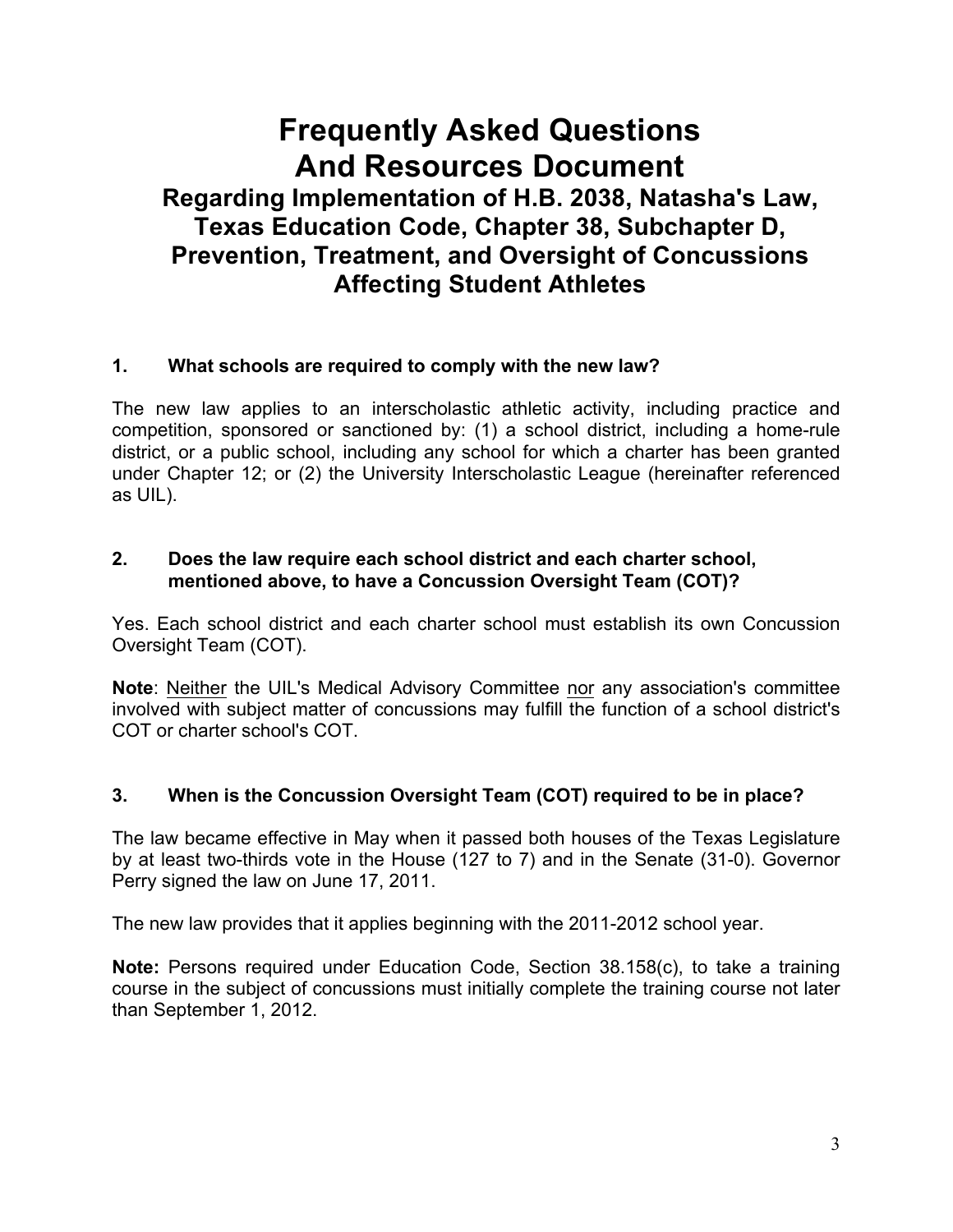#### **4. What is the role of the Texas Education Agency (TEA) regarding the new law?**

The Commissioner of Education may adopt rules as necessary to administer this new law. It is not known whether rules will be proposed regarding this new law. If you have any questions related to the rules at TEA, please contact the legal services division within the Texas Education Agency (TEA). Email: legalsry@tea.state.tx.us Telephone: 512-463-9720.

#### **5. Who must serve on the Concussion Oversight Team (COT)?**

The COT must at least have one member, a Texas licensed physician. There can be multiple Texas licensed physicians on the same COT.

Additionally, to the greatest extent practicable, school districts and charter schools must also include one or more of the following on the COT: a Texas licensed athletic trainer, a Texas licensed advanced practice nurse, a Texas licensed neuropsychologist, or a Texas licensed physician assistant. The factors to be considered include: 1) the population of the metropolitan statistical area in which the school district or charter school is located, 2) the district or charter school student enrollment, and 3) the availability of and access to licensed health care professionals in the district or charter school area. "Licensed health care professional" means an advanced practice nurse, athletic trainer, neuropsychologist, or physician assistant, as those terms are defined under the new law (H.B. 2038).

**Note**: Irrespective of any of the above factors, if a school district or charter school employs one or more Texas licensed athletic trainers, then the school district's COT or the charter school's COT must include at least one of the athletic trainers as a member of the COT, in addition to the Texas licensed physician member(s) of the COT.

#### **Examples (not exhaustive as to every scenario that may be possible):**

**Example A:** ABC School District, irrespective of ABC School District's location, must have on its COT at least one member and that member must be a Texas licensed physician.

**Example B: ABC School District employs one or more Texas licensed athletic trainers** then at least one of the employed Texas licensed athletic trainers must also be on the COT in addition to the Texas licensed physician.

ABC School District may also name to its COT one or more licensed athletic trainers not employed by the district, one or more licensed advanced practice nurses, one or more licensed neuropsychologists, and/or one or more licensed physician assistants.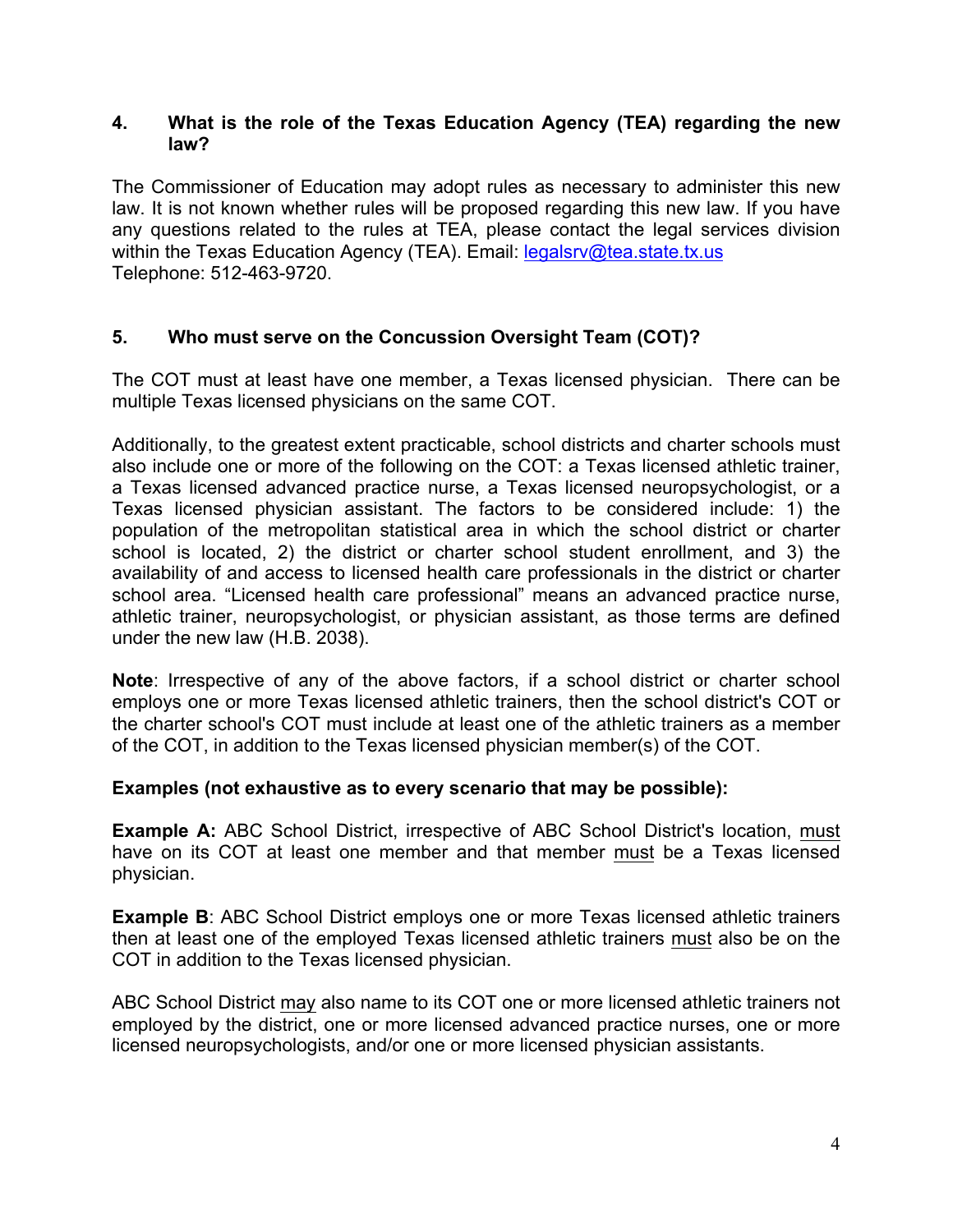**Example C**: ABC School District does not employ a Texas licensed athletic trainer; however, ABC School District is located in an urban area with access to Texas licensed health care professionals (an athletic trainer, an advanced practice nurse, a neuropsychologist, or a physician assistant). ABC School District must include, to the greatest extent practicable, at least one of those licensed health professionals, in addition to the Texas licensed physician, on its COT.

#### **6. Must the members of the COT reside and/or have their place of business or place of employment within the geographic boundaries of the school district or charter school?**

No. School districts and charter schools are allowed, but not required, to utilize the licensed Texas physicians, licensed Texas athletic trainers, licensed Texas advanced practice nurses, licensed Texas neuropsychologists, and licensed Texas physician assistants within their communities. The members of a COT may be from any location or combination of locations provided they have Texas licensure.

**Exception:** A school district or charter school that employs a Texas licensed athletic trainer must appoint the athletic trainer to the COT.

**Note**: While neither the UIL's Medical Advisory Committee nor any association's committee involved with the subject matter of concussions may fulfill the function of a school district's COT or charter school's COT, individuals serving on such non-school committees may serve on a school district's COT or charter school's COT provided the individuals meet the statutory requirements of the new law. In that event, the individuals serve two separate roles.

#### **7. How is a Concussion Oversight Team (COT) established/formed?**

The governing body of each school district and open-enrollment charter school with students enrolled who participate in an interscholastic athletic activity shall appoint or approve a COT. Each member of the concussion oversight team must have had training in the evaluation, treatment, and oversight of concussions at the time of appointment or approval as a member of the team. The new law does not prohibit a member of a COT from serving on more than one COT.

**Note**: Neither the UIL's Medical Advisory Committee nor any association's committee involved with subject matter of concussions may fulfill the function of a school district's COT or charter school's COT.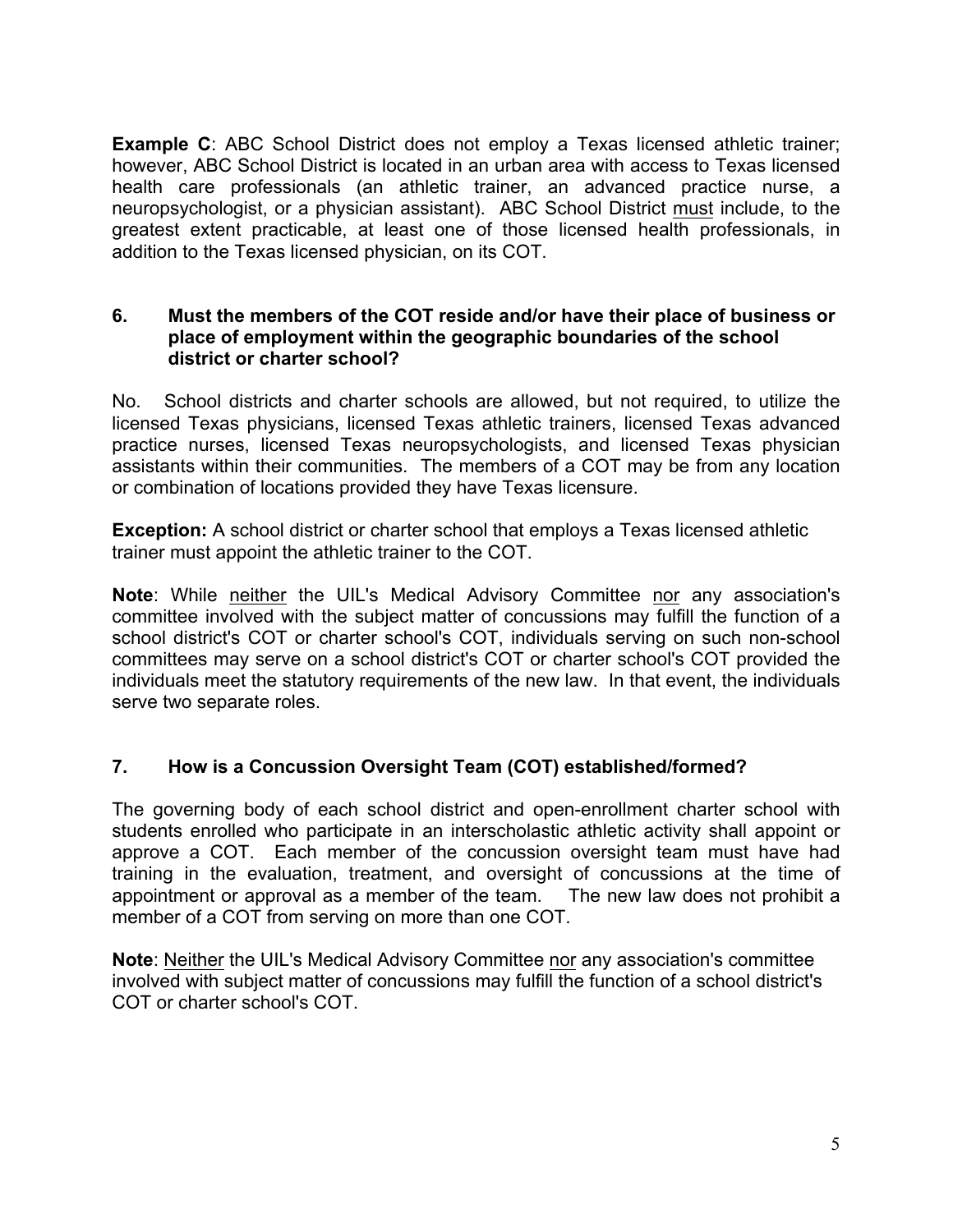#### **Examples (not exhaustive as to every scenario that may be possible):**

**Example A:** The Board of Trustees of ABC School District appoints members to the Concussion Oversight Team in an open meeting. The COT develops the written concussion protocol for the district. The COT may decide to share its concussion protocol with the ABC's Board of Trustees in an open meeting. This provides trustees with an opportunity to learn more about the COT's protocol in an open meeting. (There are board minutes, and the meeting is a vehicle to raise awareness with parents and the community). At that time, the Board of Trustees could ask questions or provide nonmedical input, including appointing additional Texas licensed health care professionals to the COT. The Board of Trustees is free to choose to formally adopt the COT's protocol as ABC School District's policy even though the law does not require it to adopt a policy. Keep in mind that the COT can change the overall protocol as medical science progresses.

**Example B:** ABC School District has a COT in place that meets all legal requirements. ABC School District's COT has established a concussion protocol. 123 School District has also appointed a COT. 123 School District's COT wishes to adopt all or part of ABC COT's protocol. May it do so? Yes, 123 School District's COT may use all or part of ABC COT's protocol.

**Note**: A number of school district COTs and charter school COTs have adopted the concussion protocols established by another school district's COT.

**Example C:** ABC School District has a COT in place that meets all legal requirements. 123 School District wishes to appoint to its COT all or some of the member's of ABC School District's COT. May it do so? Yes, 123 School District may do so, provided the membership of 123 School District meets all legal requirements, and provided the members of the ABC School District's COT are able and willing to do so. 123 School District's COT may adopt the same protocol or develop another protocol.

**Exception:** A school district or charter school that employs a Texas licensed athletic trainer must appoint the athletic trainer to the COT.

#### **8. Who must take a required training course pursuant to Section 38.158?**

**Concussion Oversight Team Members**: All licensed health care professionals who serve on a Concussion Oversight Team (COT), whether on a volunteer basis, or as an employee, representative, or agent of a school district or charter school, are required to satisfactorily complete the required training. Each member of the concussion oversight team must have had training in the evaluation, treatment, and oversight of concussions at the time of appointment or approval as a member of the team.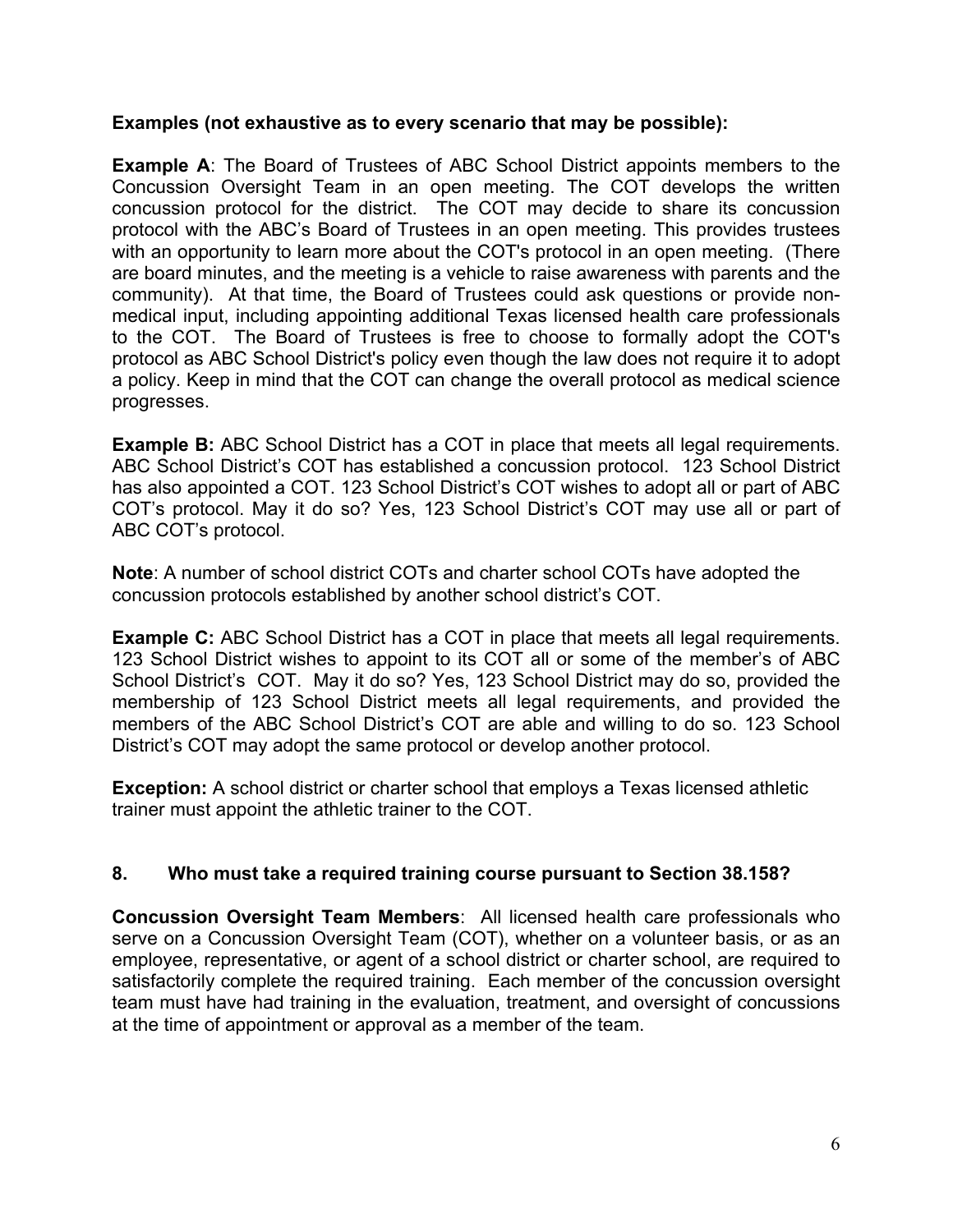**Coaches**: The UIL shall approve for coaches of interscholastic activities training courses that provide for not less than two hours of training in the subject matter of concussions, including evaluation, prevention, symptoms, risks, and long-term effects. Coaches of an interscholastic activity must take such a training course from an authorized training provider at least once every two years. The UIL shall maintain an updated list of individuals and organizations authorized by the UIL to provide the training.

#### **9. Can administrators, coaches, and other school officials serve as a member of the concussion oversight team?**

No. Only Texas licensed physician(s) and the Texas licensed health care professionals as listed in the law can serve on the team.

#### **10. Are student athletes suspected of suffering a concussion required to see the Concussion Oversight Team's physician?**

No. The law specifies the student athlete must be evaluated by a treating physician of the student athlete and parents/guardians choosing. The law does not prohibit a COT's physician from serving as the treating physician. In that case the physician has two different roles.

#### **11. Is the Concussion Oversight Team's physician required to approve or certify the athlete's return to play from a concussion?**

No. The student athlete's treating physician must provide a written statement that in his or her professional judgment it is safe for the student to return-to-play. The law does not prohibit a COT's physician from serving as the treating physician. In that case the physician has two different roles.

**12. Before a student athlete is allowed to participate in an interscholastic activity for a school year, will each student athlete and their parent/guardian be required to sign, for that school year, a form acknowledging that both the student athlete and parent/guardian have received and read written information that explains concussion prevention, symptoms, treatment, and oversight and that includes guidelines for safely resuming participation in an athletic activity following a concussion?**

Yes. The form mentioned above must be approved by the UIL.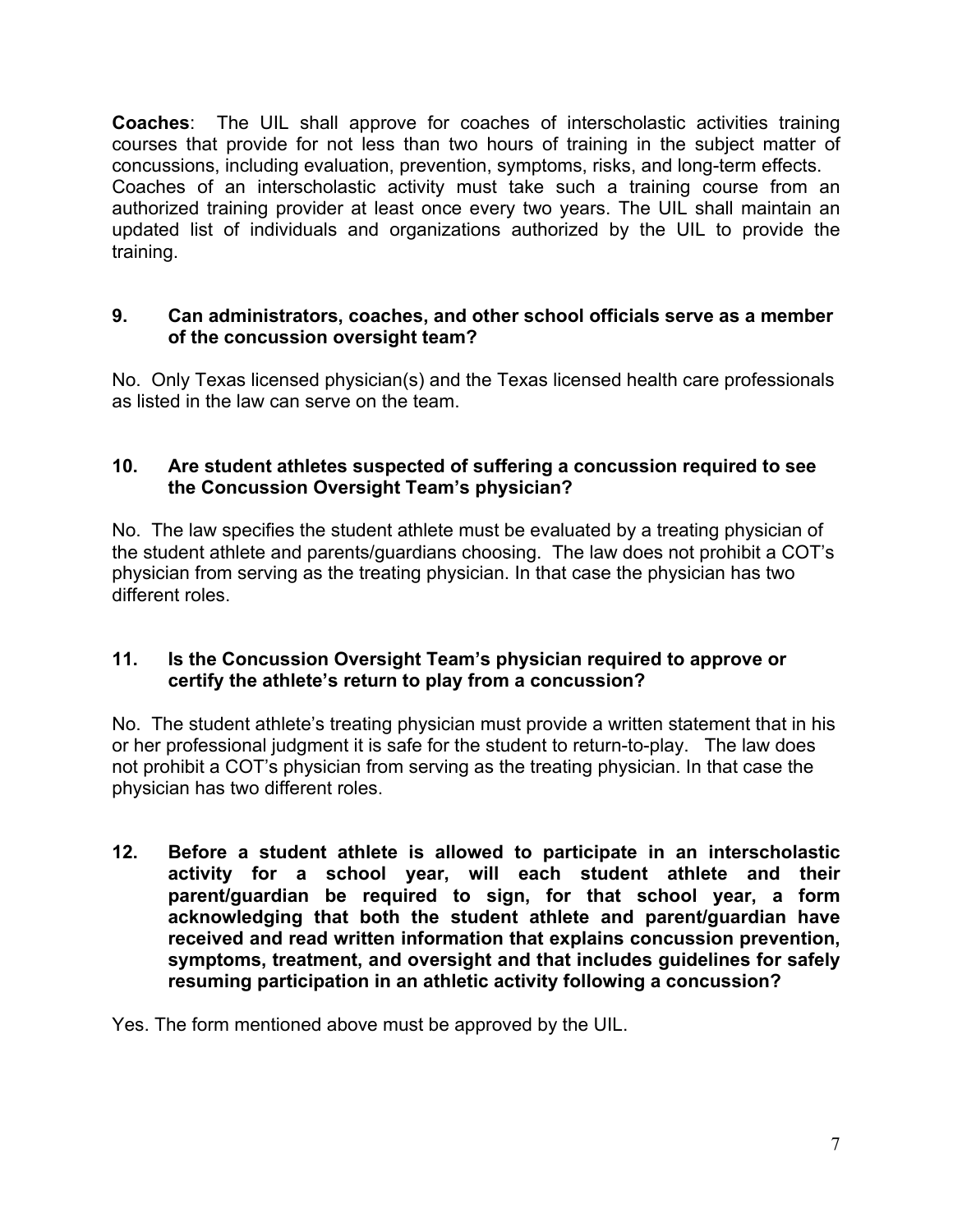#### **13. When is the student athlete removed from activity if a concussion is suspected?**

A student athlete shall be removed from a practice or competition **immediately** if a coach, a physician, a licensed health care professional, or the student's parent or guardian or another person who has authority to make legal decision for the student believes the student athlete might have sustained a concussion. Coach means the coach of the student's team.

Coaches are encouraged to use the utmost caution regarding a suspected concussion, including calling the student athlete over to the sideline so that the coach can form a belief that the student may have suffered a concussion. The act of calling a player over to the sideline does not by itself constitute a belief that the student athlete might have sustained a concussion. (See attached legislative intent letter from the author and the sponsor of the new law).

#### **14. When is the student athlete allowed to return to activity?**

A student athlete shall not return to practice or competition until the student athlete has been evaluated and cleared in writing by his or her treating physician and all other notice and consent requirements have been met. The student athlete must satisfactorily complete the protocol established by the school district's COT or charter school's COT.

#### **15. How many times does the student athlete have to be evaluated by the treating physician?**

Treatment decisions are solely within the physician/patient relationship.

#### **16. May a licensed health care professional sign the treating physician's written release?**

No, the law requires that written release must be signed by the treating physician. Treatment decisions are solely within the physician/patient relationship.

#### **17. When a student athlete has been removed from practice or competition because of a suspected concussion, what information must the student athlete and his parent/guardian provide prior to the student athlete being allowed to return to play?**

The student athlete and the parent/guardian must:

 $\checkmark$  Provide the student athlete's treating physician written statement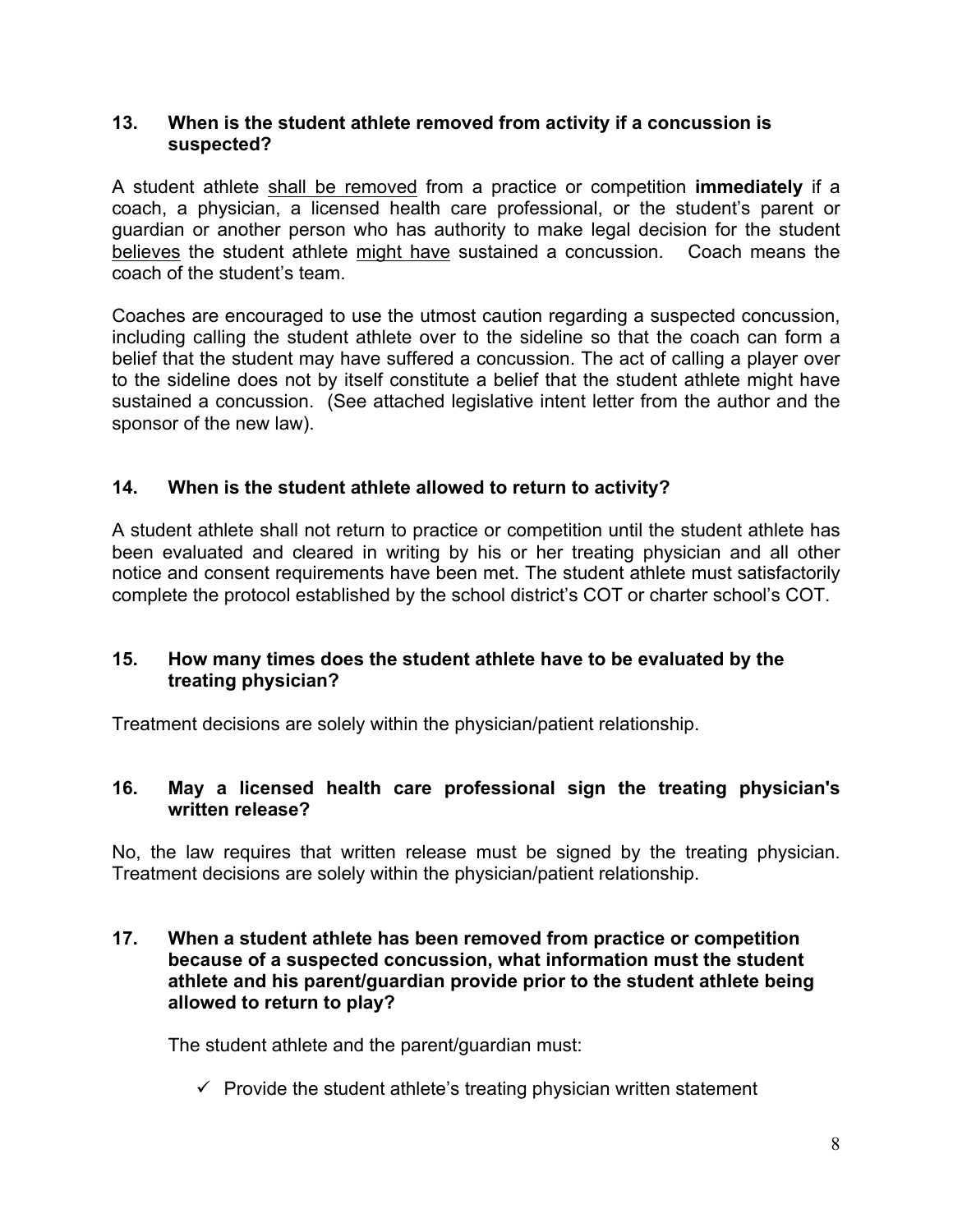indicating that in the treating physician's professional judgment, it is safe for the student to return to play.

- $\checkmark$  Provide their written acknowledgement that the student athlete has completed the requirements of the return-to-play protocol.
- $\checkmark$  Sign a consent form in which the student athlete and parent/guardian indicate:
	- consent to return to play in accordance with the COT's protocol;
	- **understand the risks associated with returning to play;**
	- consent to the disclosure to appropriate persons, consistent with the Health Insurance Portability and Accountability Act of 1996, of the treating physician's written statement and, if any, the return-to-play recommendations of the treating physician;
	- **understanding of the immunity provisions under Section** 38.159 of the Education Code.

#### **18. Is the school's athletic trainer required to sign a return to play statement?**

No.

#### **19. Can a coach monitor a student athlete's compliance with the return-to-play protocol if the school district does not employ an athletic trainer?**

Yes.

The superintendent or his/her designee has supervisory responsibilities of the athletic trainer, coach (as outlined above), or other person responsible for the compliance with the return-to-play protocol. This provides a second person for checks and balances purposes. The superintendent or his/her designee is also responsible for distributing and collecting the required forms, including the physician's written authorization for return to play.

**Note**: A superintendent is not able to appoint a coach as the supervisory designee because Education Code, Section 38.158(c) specifically, in part, states: "The person who has supervisory responsibilities of under this subsection may not be a coach of an interscholastic athletics team."

#### **20. Can a coach authorize the return to play of the student athlete?**

No, under no circumstance can a coach authorize a student athlete's return to play. Education Code, Section 38.158(b).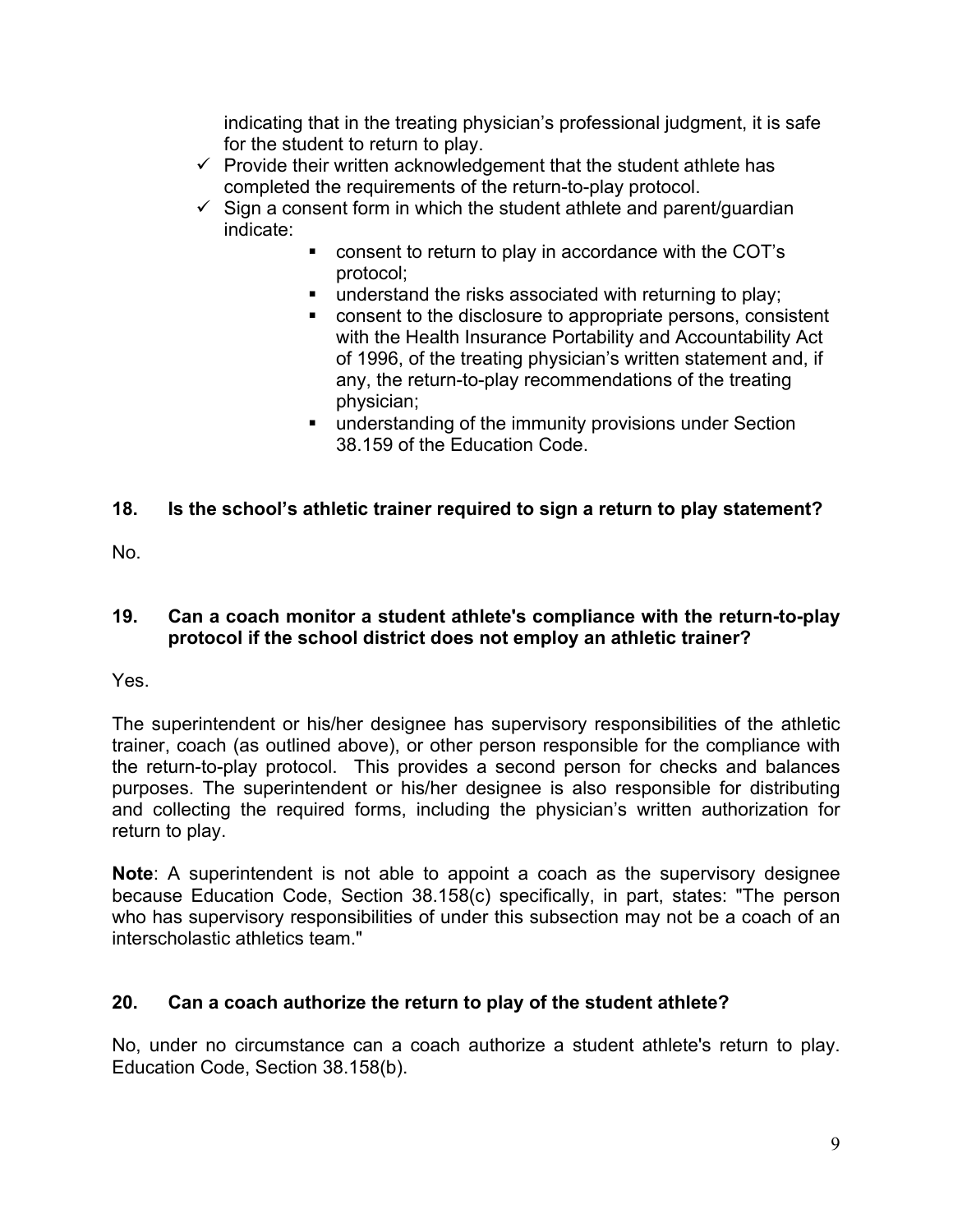#### **21. May an athlete, who is believed to have sustained a concussion, start the return-to-play protocol without seeing a treating physician?**

No.

An athlete suspected of having a concussion must be evaluated by his or her treating physician The student athlete's treating physician must provide a written statement that in his or her professional judgment it is safe for the student to return-to-play before the student athlete may begin the school district's COT return-to-play protocol.

#### **22. Will coaches be required to document completion of two hours concussion education every two years?**

Yes.

The UIL shall approve for coaches training courses that provide not less than two hours of training in the subject matter of concussions, including evaluation, prevention, symptoms, risks, and long-term effects. The UIL is required to maintain an updated list of individuals and organizations authorized by the UIL to provide the training.

Coaches will provide proof of attendance every two years to their respective superintendent or the superintendent's designee.

**Note:** Persons required under Education Code, Section 38.158(c), to take a training course in the subject of concussions must initially complete the training course not later than September 1, 2012.

#### **23. Will athletic trainers be required to document completion of two hours of concussion education every two years?**

Yes, if they: (1) serve as on a COT as either an employee of a school district or charter school or act as a representative or as an agent of the district or charter school, or (2) serve as a volunteer member on the COT and are not an employee.

Athletic trainers can fulfill the two hour requirement by either completing a course approved by the Department of State Health Services Advisory Board of Athletic Trainers or completing a course concerning the subject matter of concussions that has been approved for continuing education credit by the appropriate licensing authority for athletic trainers.

Athletic trainers will provide proof of attendance every two years to their respective superintendent or the superintendent's designee.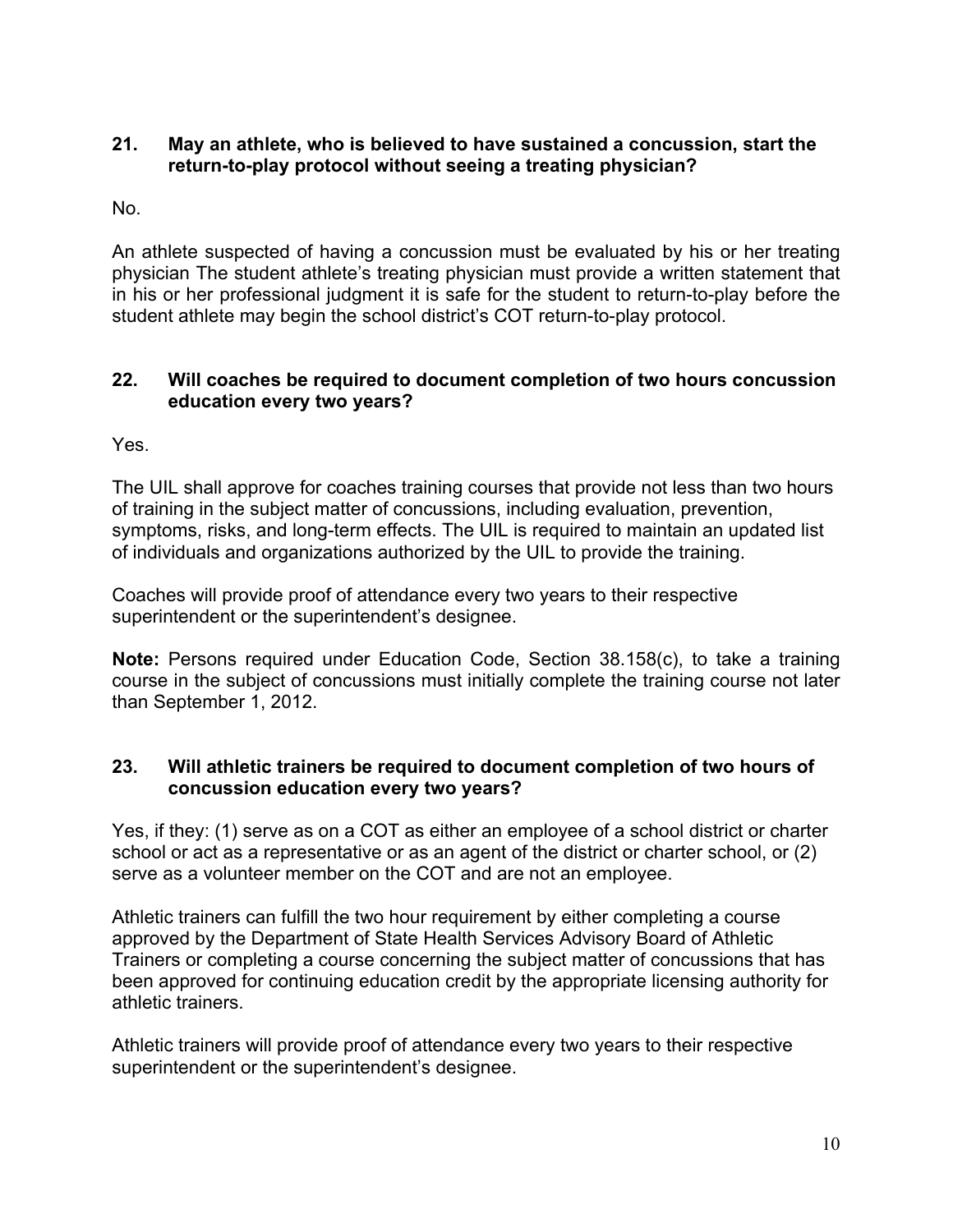**Note:** Persons required under Education Code, Section 38.158(c), to take a training course in the subject of concussions must initially complete the training course not later than September 1, 2012.

#### **24. Will the neuropsychologists, advanced nurse practitioners and physician assistants be required to document completion of concussion continuing education?**

Yes, if they serve on a COT.

These licensed health care professionals, as that term is defined in Education Code Section 38.151(5), may take courses approved for coaches, athletic trainers, or their respective licensing authority's approved continuing education course(s).

Texas licensed advanced practice nurses, Texas licensed neuropsychologists, and Texas licensed physician assistants who serve on COT's must provide proof of attendance every two years to their respective school district's superintendent or the superintendent's designee.

**Note:** Persons required under Education Code, Section 38.158(c), to take a training course in the subject of concussions must initially complete the training course not later than September 1, 2012.

#### **25. Will the concussion oversight team physician be required to acquire concussion management continuing education?**

No. Physicians are not required to take specific training or submit proof of completion; however, Education Code, Section 158(d), provides that a physician, who serves as a member of a COT shall, to the greatest extent practicable, periodically take an appropriate continuing education course in the subject matter of concussions.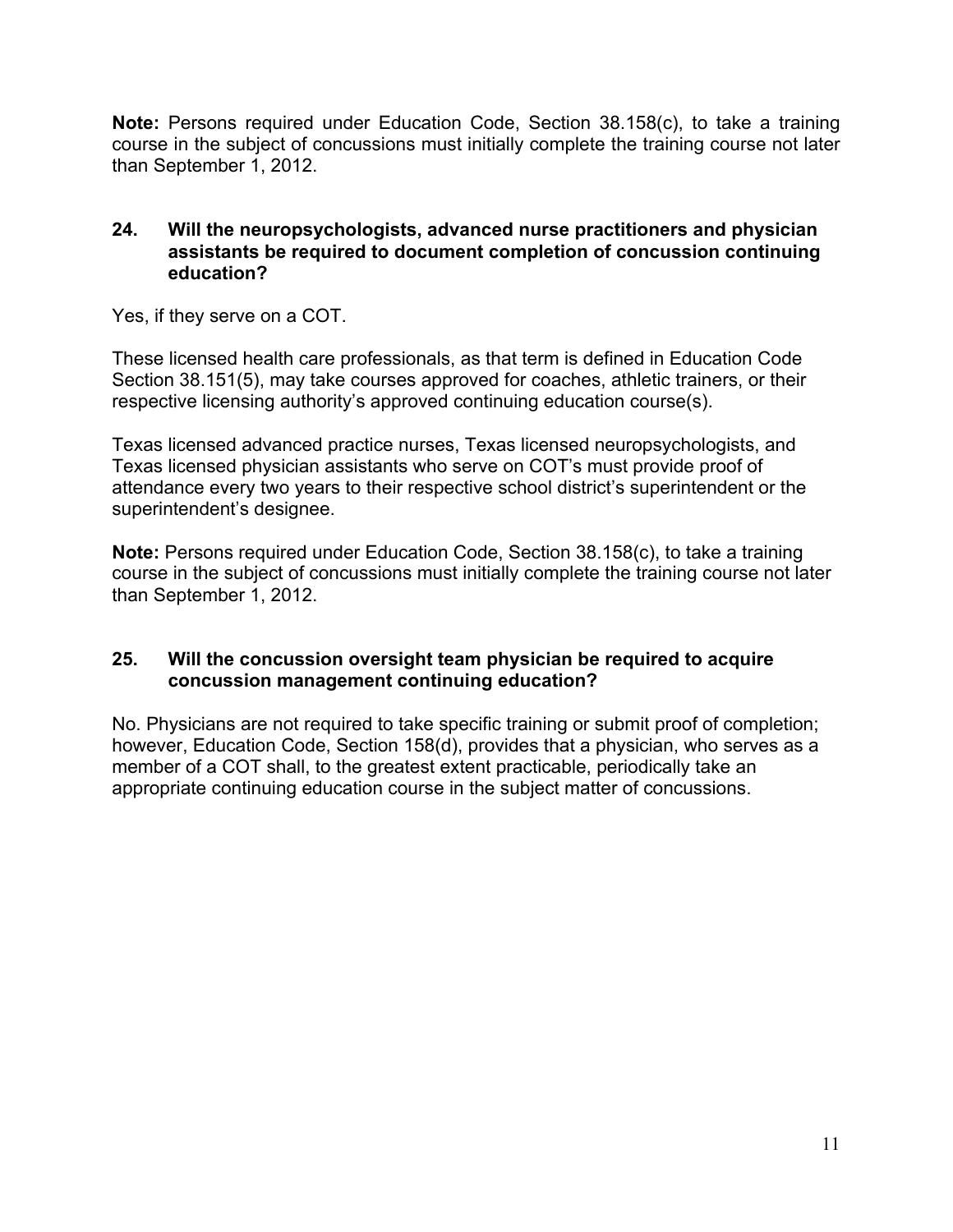## **Resources**

### **Protocol Resources (not a complete listing of all potential resources):**

American Academy of Neurology Position Statement http://journals.lww.com/neurologynow/Fulltext/2011/07010/A New Game Plan for Co ncussion As new research on.11.aspx

American Academy of Pediatrics Clinical Report – Sport Related Concussions in Children and Adolescents http://aappolicy.aappublications.org/cgi/reprint/pediatrics;126/3/597.pdf

American College of Sports Medicine Team Physician Consensus Statement – Sport Related Concussions http://www.acsm.org/AM/Template.cfm?Section=Clinicians1&Template=/CM/ContentDis play.cfm&ContentID=4362

Brainline.org http://www.brainline.org/

Center for Disease Control http://www.cdc.gov/concussion/sports/

Clinics in Sports Medicine – University of Pittsburg Concussion Statement http://www.whsaa.org/forms/concussion/clinicsinsportsmedicinepublished2004.pdf

Current Sport Related Concussion Teaching and Clinical Practices in Sports Medicine http://www.ncbi.nlm.nih.gov/pmc/articles/PMC2707074/

National Athletic Trainer's Association Position Statement on Sport Related Concussion http://www.nata.org/sites/default/files/MgmtOfSportRelatedConcussion.pdf

Prague Conference Position Statement http://www.athletictherapy.org/docs/PragueConcussionArticle.pdf

Zurich Conference Position Statement http://sportconcussions.com/html/Zurich%20Statement.pdf